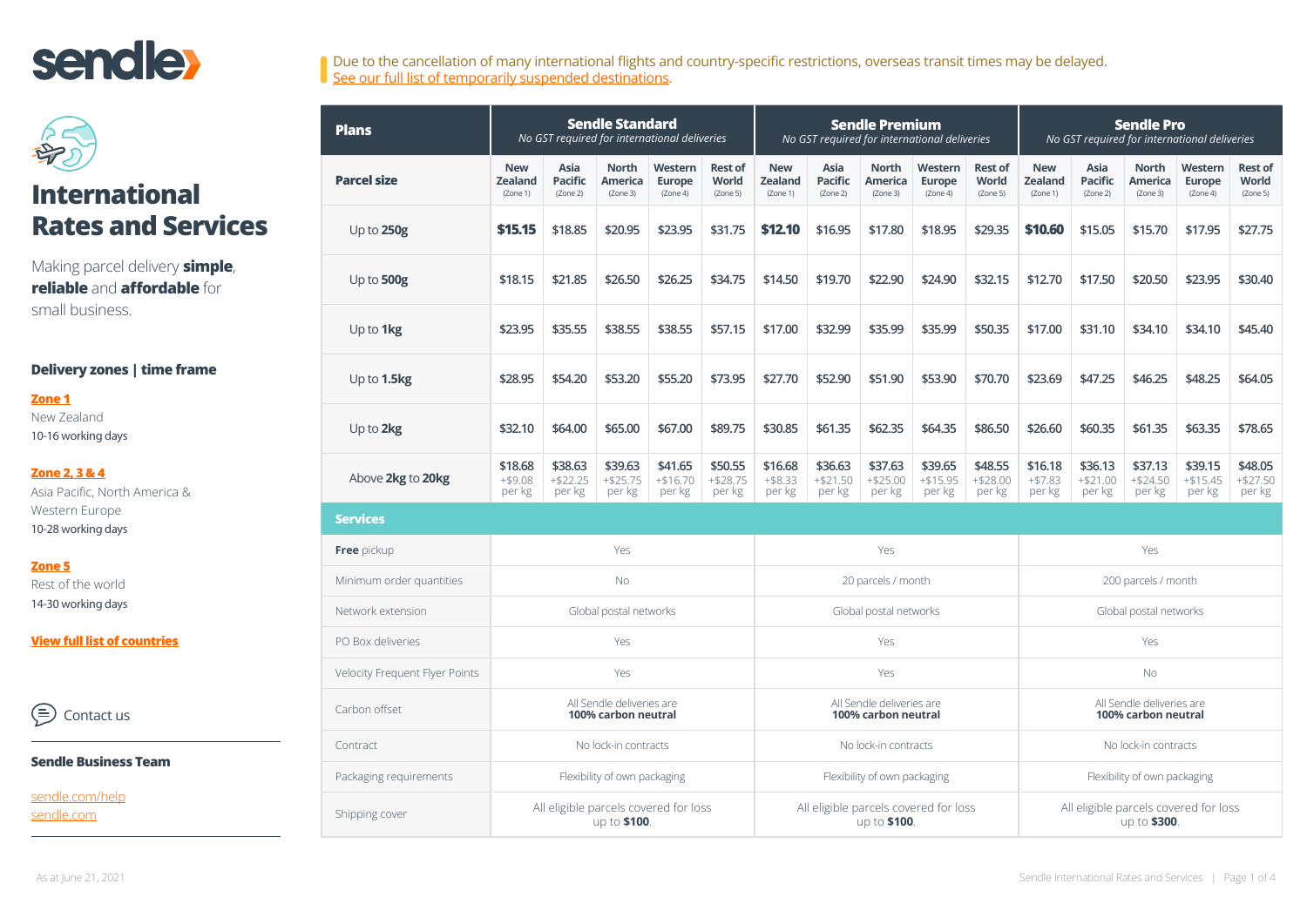



# **International Rates and Services**

Making parcel delivery **simple**, **reliable** and **affordable** for small business.

Due to the cancellation of many international flights and countryspecific restrictions, overseas transit times may be delayed. See our full list of temporarily [suspended destinations](https://try.sendle.com/hubfs/content/files/PDF/sendle-international-temporarily-suspended-destinations-covid19.pdf).







| <b>Plans</b>                              | <b>Standard</b>                                                     | <b>Premium</b>                                                                         | <b>Pro</b>                                                          |  |  |  |
|-------------------------------------------|---------------------------------------------------------------------|----------------------------------------------------------------------------------------|---------------------------------------------------------------------|--|--|--|
| <b>Operations</b>                         |                                                                     |                                                                                        |                                                                     |  |  |  |
| Pickup and delivery hours                 | Monday to Friday, 8am - 4pm<br>excluding public holidays & weekends | Monday to Friday, 8am - 4pm<br>excluding public holidays & weekends                    | Monday to Friday, 8am - 4pm<br>excluding public holidays & weekends |  |  |  |
| Same-day collection                       | Available if courier collects daily                                 | Available if courier collects daily                                                    | Available if courier collects daily                                 |  |  |  |
| Latest order time                         | 11:59pm for the next business day<br>(Monday-Friday)                | 11:59pm for the next business day<br>(Monday-Friday)                                   | 11:59pm for the next business day<br>(Monday-Friday)                |  |  |  |
| Delivery network                          | Global postal networks                                              | Global postal networks                                                                 | Global postal networks                                              |  |  |  |
| Pickup network                            | Sydney, Melbourne, Brisbane,<br>Adelaide and Perth                  | Sydney, Melbourne, Brisbane,<br>Adelaide and Perth                                     | Sydney, Melbourne, Brisbane,<br>Adelaide and Perth                  |  |  |  |
| Delivery method                           | Air & Road                                                          | Air & Road                                                                             | Air & Road                                                          |  |  |  |
| Free return to sender                     | Yes                                                                 | Yes                                                                                    | Yes                                                                 |  |  |  |
| Duties and taxes                          | Delivery duty unpaid with postal clearance                          | Delivery duty unpaid with postal clearance                                             | Delivery duty unpaid with postal clearance                          |  |  |  |
| Item and value declaration                | Required                                                            | Required                                                                               | Required                                                            |  |  |  |
| <b>Tracking and customer support</b>      |                                                                     |                                                                                        |                                                                     |  |  |  |
| Free tracking                             | Delivery tracking dependent on<br>global postal network provider    | Delivery tracking dependent on<br>global postal network provider                       | Delivery tracking dependent on<br>global postal network provider    |  |  |  |
| Integrated delivery dash-<br>board        | Yes                                                                 | Yes                                                                                    | Yes                                                                 |  |  |  |
| Customer service                          | Yes                                                                 | Yes                                                                                    | Yes                                                                 |  |  |  |
| <b>Integrations</b>                       |                                                                     |                                                                                        |                                                                     |  |  |  |
| Free eBay, Shopify,<br><b>WooCommerce</b> | Yes                                                                 | Yes                                                                                    | Yes                                                                 |  |  |  |
| <b>Parcel Specifications</b>              |                                                                     |                                                                                        |                                                                     |  |  |  |
| Dangerous goods                           | No                                                                  | No.                                                                                    | <b>No</b>                                                           |  |  |  |
| Maximum parcel weight                     | 20 <sub>kg</sub>                                                    | 20kg                                                                                   | 20kg                                                                |  |  |  |
| Maximum parcel size<br>(2kg and under)    |                                                                     | <b>Total Dimensions</b><br>$=$ up to 90cm<br>no side longer than 60cm                  |                                                                     |  |  |  |
| Maximum parcel size<br>(2kg - 20kg)       |                                                                     | $\hat{N}$ +<br>$=$ up to 150cm<br><b>Total Dimensions</b><br>no side longer than 105cm |                                                                     |  |  |  |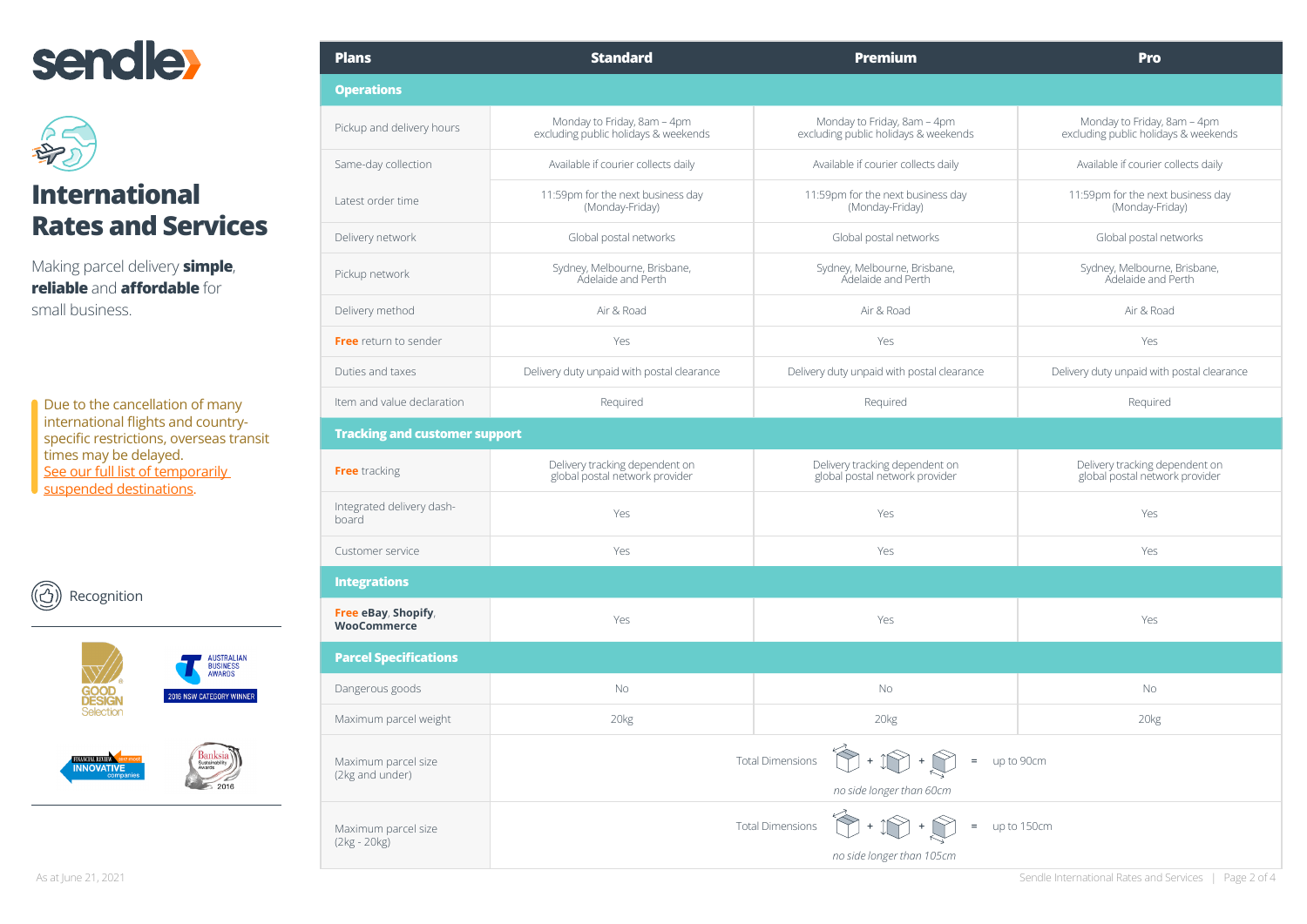<span id="page-2-0"></span>



## **International Rates and Services**

Making parcel delivery **simple**, **reliable** and **affordable** for small business.

| <b>ZONE 1</b>                                                                                                                                                                                                                            |                                                                                                                                                                                                                                                       |                                                                                                                                                                                                                                      |                    |
|------------------------------------------------------------------------------------------------------------------------------------------------------------------------------------------------------------------------------------------|-------------------------------------------------------------------------------------------------------------------------------------------------------------------------------------------------------------------------------------------------------|--------------------------------------------------------------------------------------------------------------------------------------------------------------------------------------------------------------------------------------|--------------------|
| New Zealand                                                                                                                                                                                                                              |                                                                                                                                                                                                                                                       |                                                                                                                                                                                                                                      | 10-16 working days |
| <b>ZONE 2</b>                                                                                                                                                                                                                            |                                                                                                                                                                                                                                                       |                                                                                                                                                                                                                                      |                    |
| Asia Pacific                                                                                                                                                                                                                             |                                                                                                                                                                                                                                                       |                                                                                                                                                                                                                                      | 10-28 working days |
| American Samoa<br>Bangladesh<br><b>Bhutan</b><br>Brunei Darussalam<br>Cambodia<br>China, People's Republic of<br>Cocos (Keeling) Islands<br>Cook Islands<br>Fiji<br>French Polynesia<br>Guam<br>Hong Kong<br>India<br>Indonesia<br>Japan | Kiribati<br>Korea, Republic of (South K.)<br>Lao, People's Democratic Rep<br>Macau<br>Malaysia<br>Maldives<br>Micronesia<br>Mongolia<br>Myanmar<br>Nauru, Republic of<br>Nepal<br>New Caledonia<br>Niue<br>Norfolk Island<br>Northern Mariana Islands | Pakistan<br>Palau, Republic of<br>Papua New Guinea*<br>Philippines, Republic of the<br>Samoa<br>Singapore<br>Solomon Islands<br>Sri Lanka<br>Taiwan<br>Thailand<br>Timor-Leste (East Timor)<br>Tonga<br>Tuvalu<br>Vanuatu<br>Vietnam |                    |

| <b>ZONE 3</b>                 |                                |                                   |                    |
|-------------------------------|--------------------------------|-----------------------------------|--------------------|
| North America                 |                                |                                   | 10-28 working days |
| Canada                        | United States of America       |                                   |                    |
|                               |                                |                                   |                    |
| <b>ZONE 4</b>                 |                                |                                   |                    |
| Western Europe                |                                |                                   | 10-28 working days |
| Austria<br>Belgium<br>Denmark | Guernsey<br>Iceland<br>Ireland | Netherlands<br>Norway<br>Portugal |                    |
| Finland<br>France<br>Germany  | Isle of Man<br>Italy<br>Jersey | Spain<br>Sweden<br>Switzerland    |                    |

Luxembourg

 $\bigoplus$ 

### **Sendle Business Team**

Greece

[sendle.com/help](http://sendle.com/help) [sendle.com](http://sendle.com)

United Kingdom